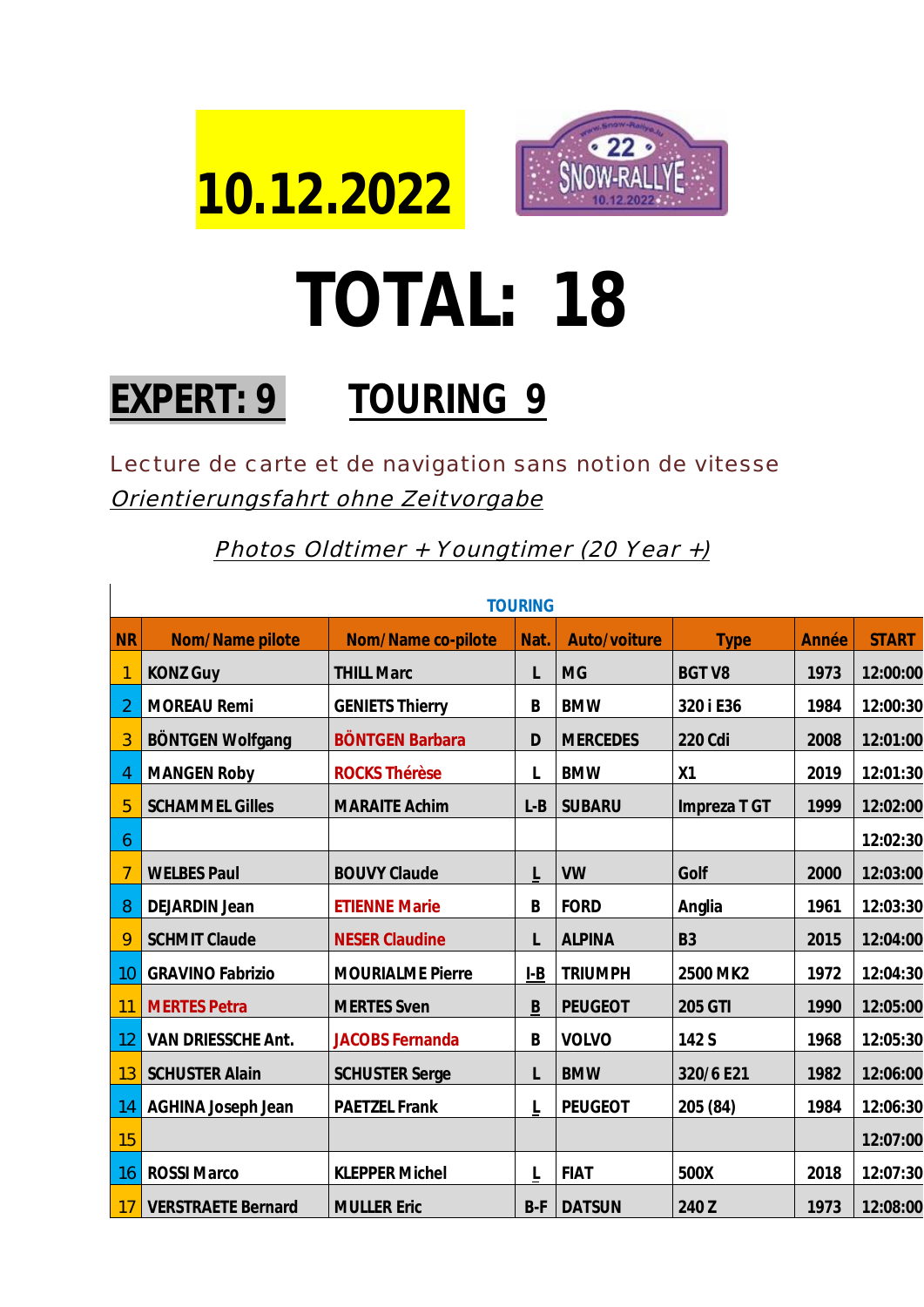| 18 |                       |                        |              |                |               |      | 12:08:30 |
|----|-----------------------|------------------------|--------------|----------------|---------------|------|----------|
| 19 | <b>BESENIUS Pollo</b> | <b>DELTGEN Nico</b>    | L            | <b>TRIUMPH</b> | Dolomite Spr. | 1977 | 12:09:00 |
| 20 | <b>MARTIN Patrick</b> | <b>MARTIN Vivi</b>     | $\mathsf{L}$ | <b>CITROEN</b> | C4 GP         | 2015 | 12:09:30 |
| 21 |                       |                        |              |                |               |      | 12:10:00 |
| 22 | PAWLIKOWSKI Steve     | <b>SCHAMMEL Claire</b> | L            | <b>VW</b>      | Golf Gti      | 2010 | 12:10:30 |
| 23 |                       |                        |              |                |               |      | 12:11:00 |
| 24 |                       |                        |              |                |               |      | 12:11:30 |
| 25 |                       |                        |              |                |               |      | 12:12:00 |
| 26 |                       |                        |              |                |               |      | 12:12:30 |
| 27 |                       |                        |              |                |               |      | 12:13:00 |
| 28 |                       |                        |              |                |               |      | 12:13:30 |
| 29 |                       |                        |              |                |               |      | 12:14:00 |
| 30 |                       |                        |              |                |               |      | 12:14:30 |
| 31 |                       |                        |              |                |               |      | 12:15:00 |
| 32 |                       |                        |              |                |               |      | 12:15:30 |
| 33 |                       |                        |              |                |               |      | 12:16:00 |
| 34 |                       |                        |              |                |               |      | 12:16:30 |
| 35 |                       |                        |              |                |               |      | 12:17:00 |
| 36 |                       |                        |              |                |               |      | 12:17:30 |
| 37 |                       |                        |              |                |               |      | 12:18:00 |
| 38 |                       |                        |              |                |               |      | 12:18:30 |
| 39 |                       |                        |              |                |               |      | 12:19:00 |
| 40 |                       |                        |              |                |               |      | 12:19:30 |

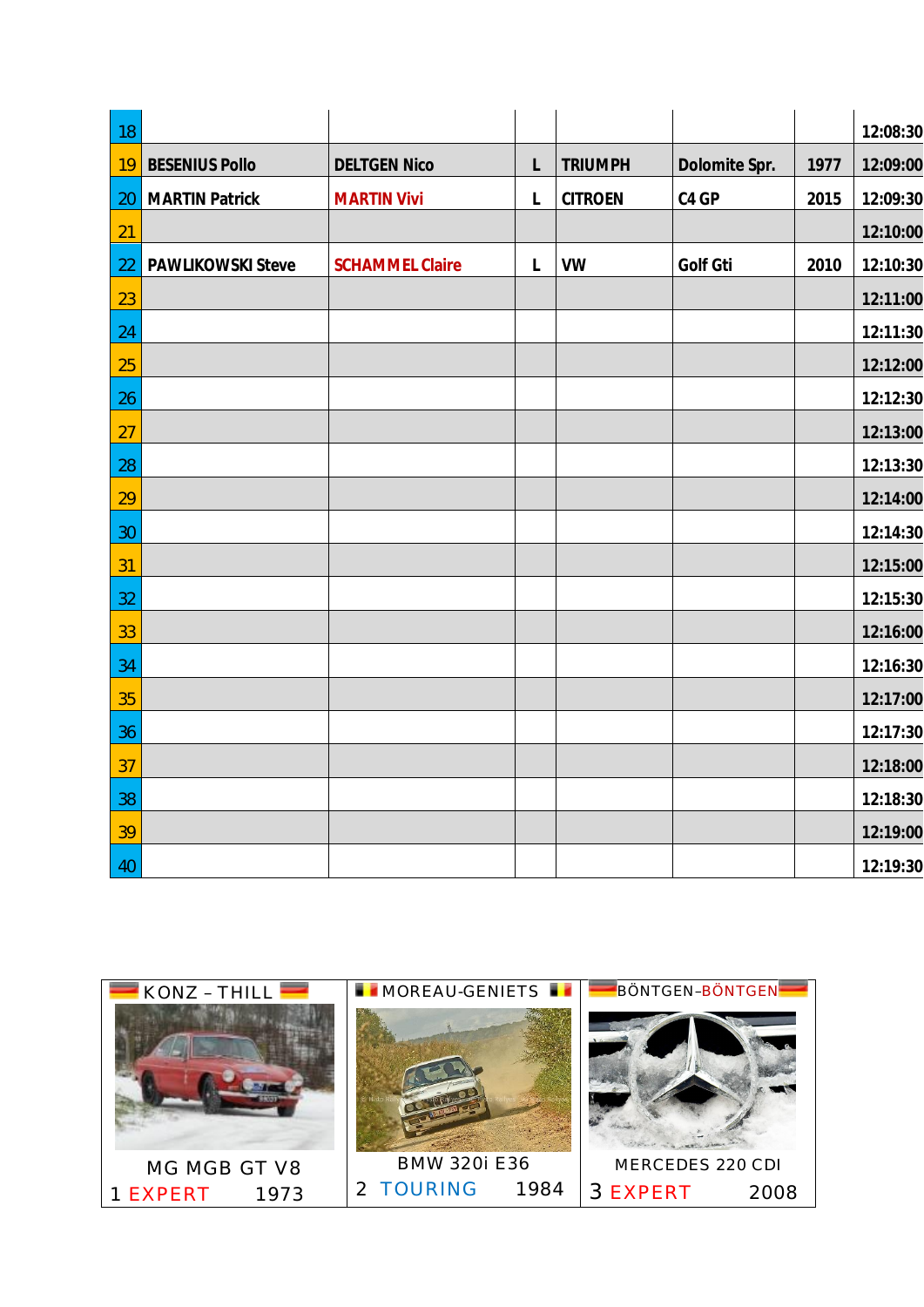